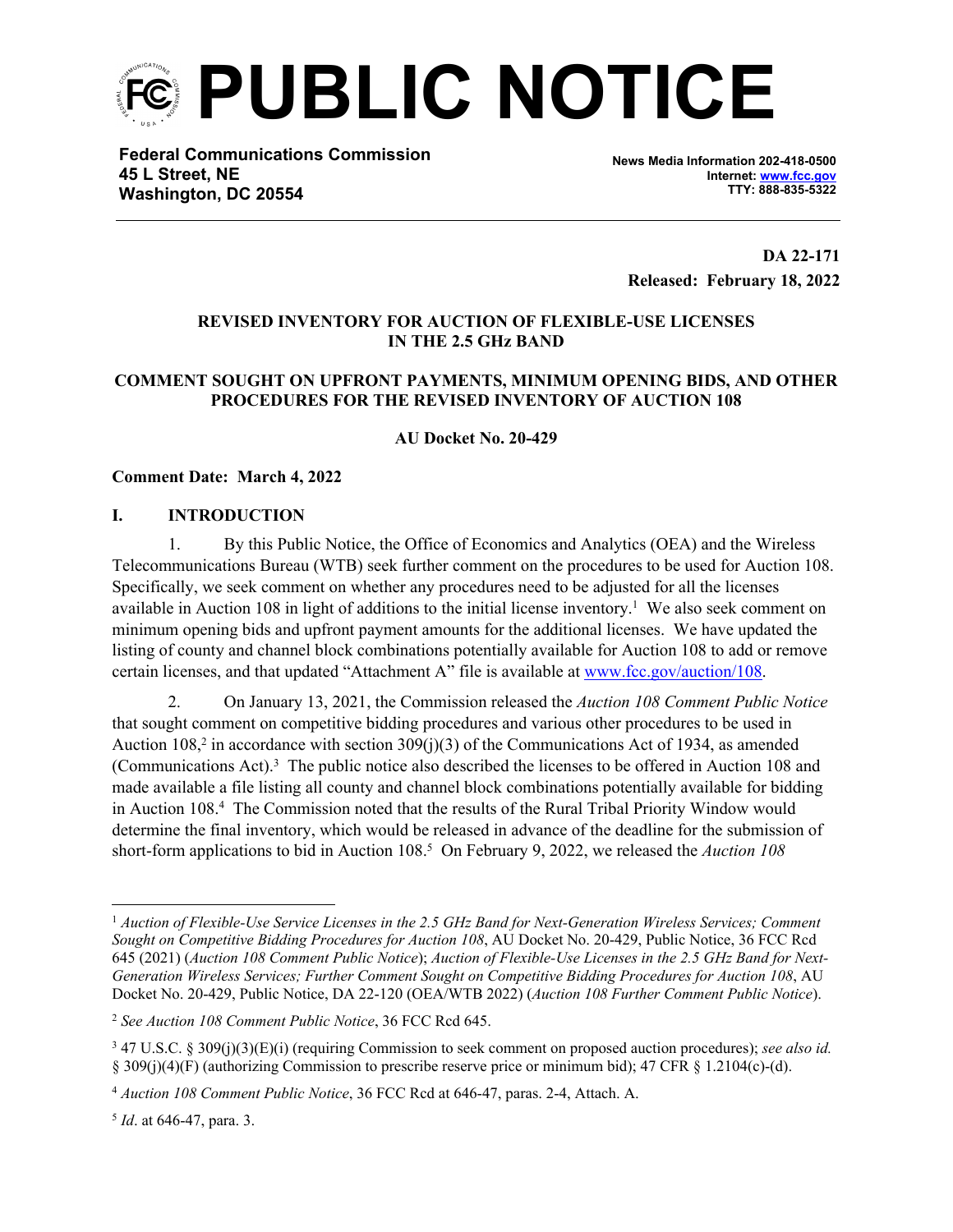*Further Comment Public Notice* seeking comment on the use of a particular clock auction format for Auction 108.<sup>6</sup>

3. This Public Notice seeks focused input on whether any bidding procedures for Auction 108 as described in those previous public notices should be adjusted or modified in light of the additions to the auction inventory. This Public Notice proposes no changes to the proposed upfront payments, minimum opening bids, or other procedures from those described in the *Auction 108 Comment Public Notice* and the *Auction 108 Further Comment Public Notice.<sup>7</sup>* In light of the limited scope of this Public Notice and comments urging the Commission to move expeditiously to the start of bidding,<sup>8</sup> we provide for a single round of comments by March 4, 2022, with no filing period for reply comments. A subsequent public notice will announce final procedures for Auction 108, including the procedures, terms, conditions, dates, and deadlines for applying to and participating in Auction 108, as well as provide an overview of the post-auction application and payment processes. An updated inventory for Auction 108 will be released prior to the short-form application deadline in Auction 108.

## **II. BACKGROUND ON REVISED INVENTORY**

4. In light of the comments and *ex parte* filings made in this proceeding raising issues concerning the accuracy of the inventory,<sup>9</sup> WTB staff performed additional geographic information systems (GIS) analysis of existing licenses and prepared a new inventory based on license service area data extracted from the Universal Licensing System (ULS) on February 2, 2022.<sup>10</sup> For purposes of this analysis, a channel block/county combination is considered unavailable, and is therefore not included in the inventory, if more than 99.9999% of the area within the county is fully encumbered by an existing license for that channel block.<sup>11</sup> As a result of this further analysis, and taking into account the information provided by commenters, we have added 189 licenses in 130 counties and removed 370 licenses in 301 counties from the initial Auction 108 inventory. The majority of the changes to the inventory result from further review of the availability of the J guard band (2568-2572 MHz) in Channel

<sup>6</sup> *See Auction 108 Further Comment Public Notice*.

<sup>7</sup> *Auction 108 Comment Public Notice,* 36 FCC Rcd 645; *Auction 108 Further Comment Public Notice*.

<sup>8</sup> *See* Competitive Carriers Association Comments at 1, 9 (CCA); T-Mobile USA, Inc. Reply 3-4 (T-Mobile); Letter from Louis Peraertz, Vice President of Policy, WISPA, to Marlene H. Dortch, Secretary, FCC, AU Docket No. 20- 429, at 2 (filed Oct. 8, 2021); Letter from Mark Nazé, CEO, Cellcom, et al. to Jessica Rosenworcel, Acting Chair, FCC, AU Docket No. 20-429 (filed Oct. 11, 2021); Letter from Allen Pratt, Executive Director, National Rural Education Association et al. to Jessica Rosenworcel, Acting Chair, FCC, AU Docket No. 20-429 (filed Nov. 9, 2021).

<sup>9</sup> *See*, *e.g.*, T-Mobile Comments at 16-17; Instructional Telecommunications Foundation, Inc. dba Voqal USA Reply at 2-5 (Voqal); Catholic Bishop of Chicago Reply; Letter from Gregory Romano, Vice President and Associate General Counsel, Verizon to Marlene H. Dortch, Secretary, FCC at 2, AU Docket No. 20-429 (filed July 15, 2021) (citing comments and reply comments expressing concern about the accuracy of the Commission's auction inventory).

<sup>&</sup>lt;sup>10</sup> For each license, the geometry was extracted from the ULS database. These geometries can be viewed when clicking on the "Map" tab on a license in ULS.

<sup>&</sup>lt;sup>11</sup> The Commission determined that "any remaining unassigned EBS spectrum will be made available for commercial use via competitive bidding." *Transforming the 2.5 GHz Band*, WT Docket No. 18-120, Report and Order, 34 FCC Rcd 5446, 5472, para. 75 (2019) (modified by Erratum, 34 FCC Rcd 10386 (WTB 2019)) (*2.5 GHz Report and Order*). In order to identify unassigned spectrum, WTB has treated as encumbered any areas calculated to be at least 99.9999% encumbered to avoid computational errors found to have been attributable to rounding when calculating areas as part of its GIS analysis.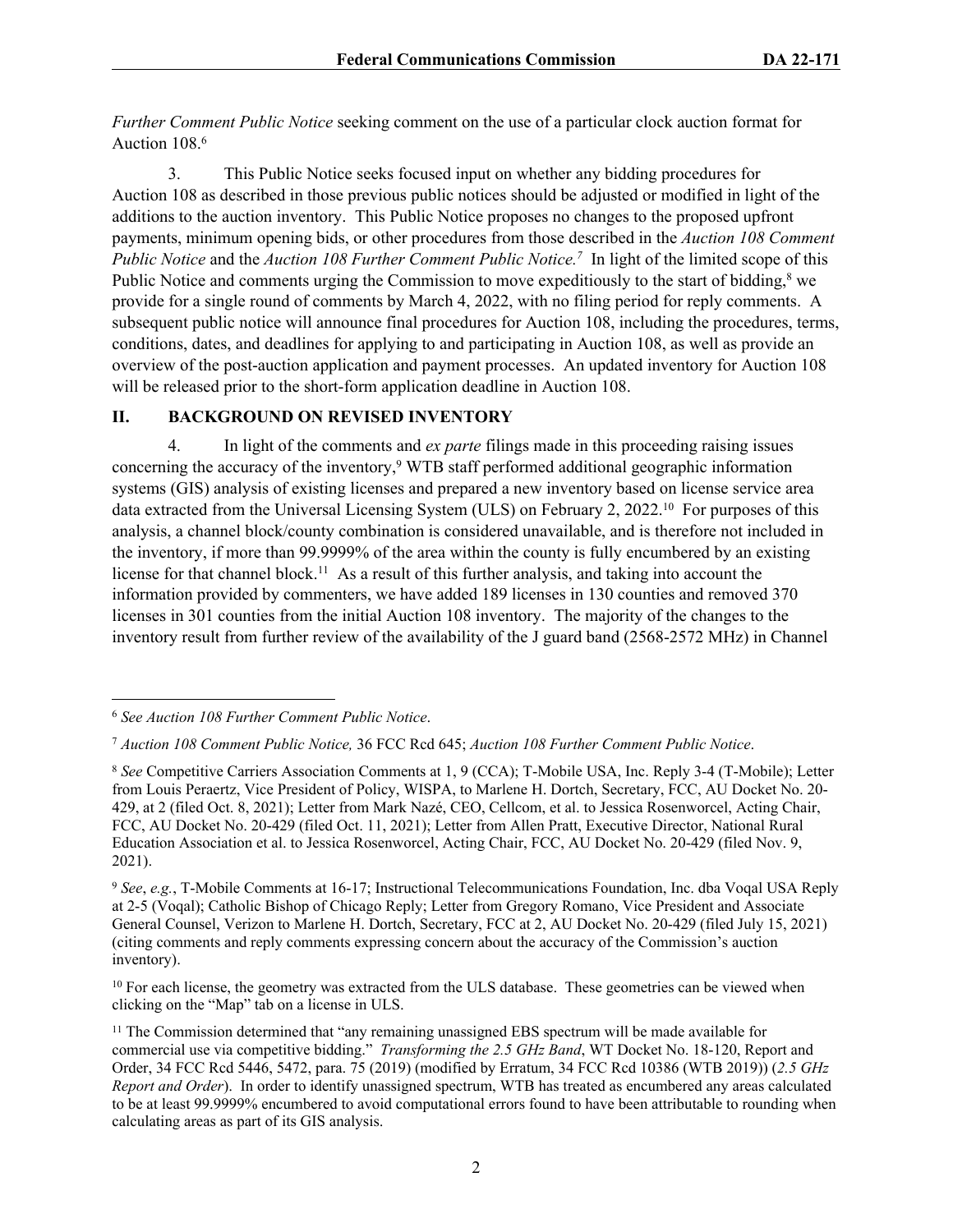Block 2<sup>12</sup> and further analysis of how canceled, terminated, or expired licenses modified the geographic service areas of active licenses.<sup>13</sup>

5. In addition to reflecting further analysis of the incumbent licenses, the revised inventory also takes into account WTB's actions in the Rural Tribal Priority Window. The Commission established the Rural Tribal Priority Window to provide federally-recognized tribes with an opportunity to submit applications to obtain unassigned 2.5 GHz spectrum in order to foster communications networks in rural Tribal areas.<sup>14</sup> The Rural Tribal Priority Window opened on February 3, 2020, and closed on September 2, 2020.<sup>15</sup> The revised inventory reflects licenses issued based upon Rural Tribal Priority Window applications acted on to date. This inventory does not take into account Rural Tribal Priority Window applications that are pending (i.e., counties that are requested in whole or in part by pending applications are included in this inventory).<sup>16</sup> Potential bidders should be aware that there are counties that would become fully or partially encumbered if certain pending Rural Tribal Priority Window applications are granted.

6. **We remind each potential bidder that it is solely responsible for investigating and evaluating all technical and marketplace factors that may have a bearing on the potential uses of a license that it may seek in Auction 108, including the availability of unassigned white space in any particular market.** In addition to the typical due diligence considerations that we encourage of bidders in all auctions,<sup>17</sup> we call particular attention in Auction 108 to potential encumbrances due to existing licenses and the Rural Tribal Priority Window issues described above, which may impact the licenses available in Auction 108. We note in particular that there will be a substantial number of licenses in inventory where the amount of unassigned area or frequency that is unassigned is very small. Each applicant should carefully consider these issues and the technical and economic implications for commercial use of the 2.5 GHz band. **The Commission makes no representations or warranties about the use of this spectrum for particular services, or about the information in Commission databases that is furnished by outside parties. Each applicant should be aware that a Commission auction represents an opportunity to become a Commission licensee, subject to certain conditions and regulations. This includes the established authority of the Commission to alter the terms of existing licenses by rulemaking, which is equally applicable to licenses awarded by auction.**<sup>18</sup> **A Commission auction does not constitute an endorsement by the Commission of any particular** 

<sup>12</sup> *See*, *e.g.*, T-Mobile Comments at 16 and Appendix 1; Voqal USA Reply at 2-5.

<sup>13</sup> *See*, *e.g.*, T-Mobile Comments at 17 and Appendix 4.

<sup>14</sup> *See2.5 GHz Report and Order*, 34 FCC Rcd at 5463, 5467-68, paras. 47, 61.

<sup>15</sup> *See Transforming the 2.5 GHz Band*, WT Docket No. 18-120, Memorandum Opinion and Order, 35 FCC Rcd 8112, 8112-13, paras. 2-3 (WTB 2020) (extending the Rural Tribal Priority Window by 30 days).

<sup>&</sup>lt;sup>16</sup> Current information on the status of Rural Tribal Priority Window applications is available at [www.fcc.gov/25](http://www.fcc.gov/25-ghz-rural-tribal-application-details) [ghz-rural-tribal-application-details](http://www.fcc.gov/25-ghz-rural-tribal-application-details) including links to each application in ULS. By clicking on the "Market" tab for each application, interested parties can see the shapefile submitted by the applicant showing the applicant's proposed license area.

<sup>17</sup> *See*, *e.g*., *Auctions of Upper Microwave Flexible Use Licenses for Next-Generation Wireless Services; Comment Sought on Competitive Bidding Procedures for Auctions 101 (28 GHz) and 102 (24 GHz); Bidding in Auction 101 Scheduled to Begin November 14, 2018*, AU Docket 18-85, Public Notice, 33 FCC Rcd 4103, 4116-17, paras. 36-41 (2018).

<sup>18</sup> *See*, *e.g., Cellco P'ship v. FCC*, 700 F.3d 534, 542 (D.C. Cir. 2012); *Celtronix Telemetry, Inc. v. FCC*, 272 F.3d 585, 589 (D.C. Cir. 2001) (citing 47 U.S.C. § 309(j)(6)(D)).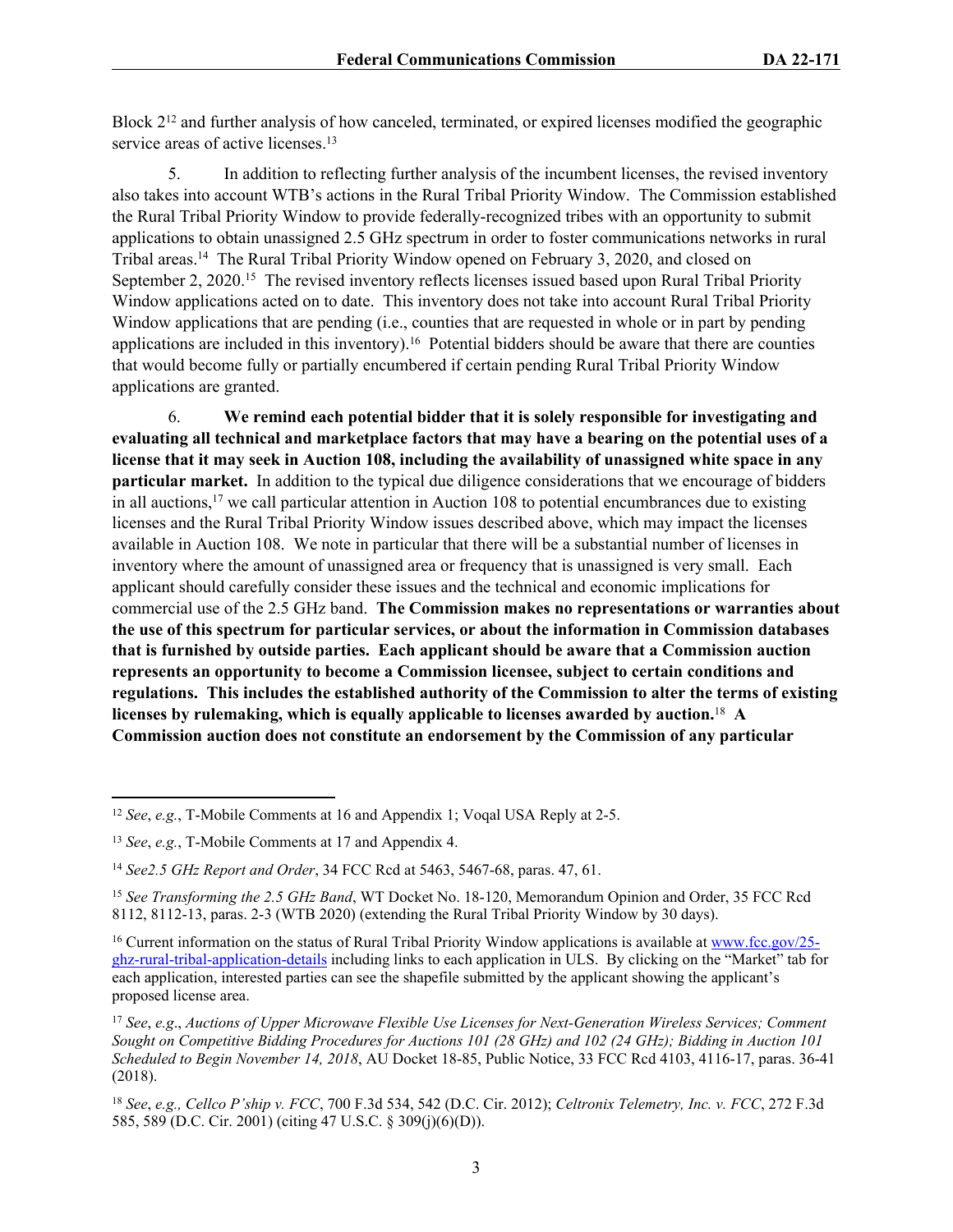**service, technology, or product, nor does a Commission license constitute a guarantee of business success.**

## **III. FURTHER COMMENT SOUGHT ON BIDDING PROCEDURES**

7. The *Auction 108 Comment Public Notice* and the *Auction 108 Further Comment Public Notice* sought comment on procedures for Auction 108, including: auction format; bidding credits for eligible small businesses and rural service providers; bidding credit caps; upfront payments and bidding eligibility; minimum opening bids and reserve prices; activity rules; activity rule waivers and reducing eligibility; and information procedures during the auction.<sup>19</sup> In this Public Notice, we seek comment on whether these procedures need to be adjusted for all the licenses in Auction 108 in light of additions to the initial license inventory. We also seek comment on minimum opening bids and upfront payment amounts for the additional licenses in the Auction 108 inventory.

8. *Digital Equity and Inclusion*. As part of the Commission's continuing effort to advance digital equity for all, including people of color and others who have been historically underserved, marginalized, and adversely affected by persistent poverty and inequality, we invite comment on any equity-related considerations and benefits (if any) that may be associated with the issues discussed herein. Specifically, we seek comment on how any bidding procedures for Auction 108 as applied to the new licenses included in the revised inventory may promote or inhibit advances in diversity, equity, inclusion, and accessibility.

## **IV. PROCEDURAL MATTERS**

## **A. Third Supplemental Initial Regulatory Flexibility Analysis**

9. As required by the Regulatory Flexibility Act of 1980, as amended (RFA),<sup>20</sup> we have prepared this Third Supplemental Initial Regulatory Flexibility Analysis (Third Supplemental IRFA) of the possible significant economic impact on small entities of the policies and rules addressed in this Public Notice to supplement the Regulatory Flexibility Analyses completed in the *2.5 GHz Report and Order*, *Auction 108 Comment Public Notice*, *Auction 108 Further Comment Public Notice*, and other Commission orders pursuant to which Auction 108 will be conducted.<sup>21</sup> Written public comments are requested on this Third Supplemental IRFA. Comments must be identified as responses to the Third Supplemental IRFA and must be filed by the same deadline for comments specified on the first page of this Public Notice. We will send a copy of this Public Notice, including this Third Supplemental IRFA, to the Chief Counsel for Advocacy of the Small Business Administration (SBA).<sup>22</sup> In addition, this Public Notice and Third Supplemental IRFA (or summaries thereof) will be published in the *Federal Register*. 23

10. *Need for, and Objectives of, the Proposed Rules.* This Public Notice seeks comment on certain procedural rules that may be affected by the new licenses included in the revised inventory for Auction 108, which will auction geographic overlay licenses of unlicensed spectrum in the 2.5 GHz band (2496–2690 MHz). This process is intended to provide notice of and adequate time for potential

<sup>19</sup> *Auction 108 Comment Public Notice*, 36 FCC Rcd at 649-71, paras. 9-98; *Auction 108 Further Comment Public Notice* at 4-14, paras. 8-56.

<sup>20</sup> 5 U.S.C. § 603. The RFA, 5 U.S.C. §§ 601-612, has been amended by the Small Business Regulatory Enforcement Fairness Act of 1996, Pub. L. No. 104-121, 110 Stat. 857 (1996).

<sup>21</sup> *See*, *e.g*., *2.5 GHz Report and Order*, Appx. B, 34 FCC Rcd at 5503-10, paras. 1-28; *Auction 108 Comment Public Notice*, 36 FCC Rcd at 671, paras. 101-19; *Auction 108 Further Comment Public Notice*, at 14-18, paras. 58-69.

<sup>22</sup> *See* 5 U.S.C. § 603(a).

<sup>23</sup> *See id*.]]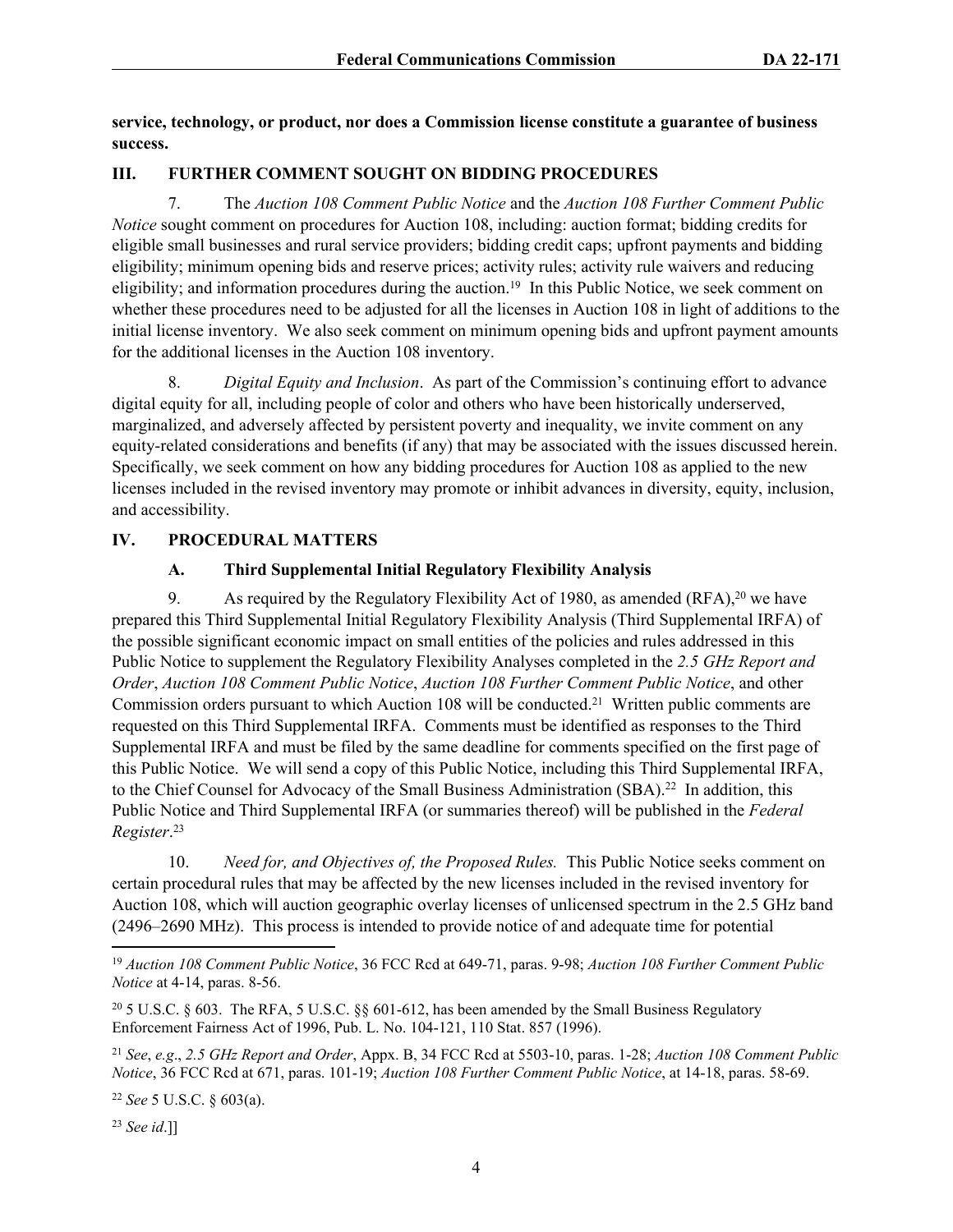applicants to comment on these auction procedures.<sup>24</sup> To promote the efficient and fair administration of the competitive bidding process for all Auction 108 participants, this Public Notice seeks comment on the application of auction procedures detailed in the *Auction 108 Comment Public Notice* and the *Auction 108 Further Comment Public Notice* to the new licenses included in the revised inventory.

11. The procedures for the conduct of Auction 108 on which this Public Notice seeks comment constitute the more specific implementation of the competitive bidding rules contemplated by Parts 1 and 27 of the Commission's rules, the *2.5 GHz Report and Order*, and relevant competitive bidding orders, and are fully consistent therewith.<sup>25</sup>

12. *Legal Basis.* The Commission's statutory obligations to small businesses under the Communications Act of 1934, as amended, are found in sections  $309(i)(3)(B)$  and  $309(i)(4)(D)$ . The statutory basis for the Commission's competitive bidding rules is found in various provisions of the Communications Act of 1934, as amended, including 47 U.S.C. §§ 154(i), 301, 302, 303(e), 303(f), 303(r), 304, 307, and 309(j). The Commission has established a framework of competitive bidding rules, updated most recently in 2015, pursuant to which it has conducted auctions since the inception of the auctions program in 1994 and would conduct Auction 108.<sup>26</sup>

13. *Description and Estimate of the Number of Small Entities to Which the Proposed Rules Will Apply.* The RFA directs agencies to provide a description of, and, where feasible, an estimate of the number of small entities that may be affected by the proposed rules and policies, if adopted.<sup>27</sup> The RFA generally defines the term "small entity" as having the same meaning as the terms "small business," "small organization," and "small governmental jurisdiction."<sup>28</sup> In addition, the term "small business" has the same meaning as the term "small business concern" under the Small Business Act.<sup>29</sup> A "small business concern" is one which: (1) is independently owned and operated; (2) is not dominant in its field of operation; and (3) satisfies any additional criteria established by the SBA.<sup>30</sup>

14. As noted above, Regulatory Flexibility Analyses were incorporated into the *2.5 GHz Report and Order*, the *Auction 108 Comment Public Notice*, and the *Auction 108 Further Comment Public Notice*. In those analyses, we described in detail the small entities that might be significantly affected. In this Public Notice, we hereby incorporate by reference the descriptions and estimates of the number of small entities from the previous Regulatory Flexibility Analyses in the *2.5 GHz Report and Order*, the *Auction 108 Comment Public Notice*, and the *Auction 108 Further Comment Public Notice*. 31

 $275$  U.S.C. § 603(b)(3).

 $28$  *Id.* § 601(6).

<sup>30</sup> 15 U.S.C. § 632.

<sup>24</sup> *See* 47 U.S.C. § 309(j)(3)(E)(i) (requiring the Commission to seek comment on auction procedures).

<sup>25</sup> *See generally Implementation of Section 309(j) of the Communications Act—Competitive Bidding*, PP Docket No. 93-253, Second Report and Order, 9 FCC Rcd 2348, 2360-75, paras. 68-159 (1994) (*Competitive Bidding Second Report and Order*).

<sup>26</sup> *See generally* 47 CFR Part 1, Subpart Q; *see also id.* §§ 73.5000, 73.5002-.5003, 73.5005-.5009.

<sup>&</sup>lt;sup>29</sup> *Id.* § 601(3) (incorporating by reference the definition of "small business concern" in the Small Business Act, 15 U.S.C.  $\S 632$ ). Pursuant to 5 U.S.C.  $\S 601(3)$ , the statutory definition of a small business applies "unless an agency, after consultation with the Office of Advocacy of the Small Business Administration and after opportunity for public comment, establishes one or more definitions of such term which are appropriate to the activities of the agency and publishes such definition(s) in the Federal Register."

<sup>31</sup> *See 2.5 GHz Report and Order*, Appx. B, 34 FCC Rcd at 5504-07, paras. 6-15; *Auction 108 Comment Public Notice*, 36 FCC Rcd at 674, para. 109; *Auction 108 Further Comment Public Notice* at 17, para. 63 (incorporating by (continued….)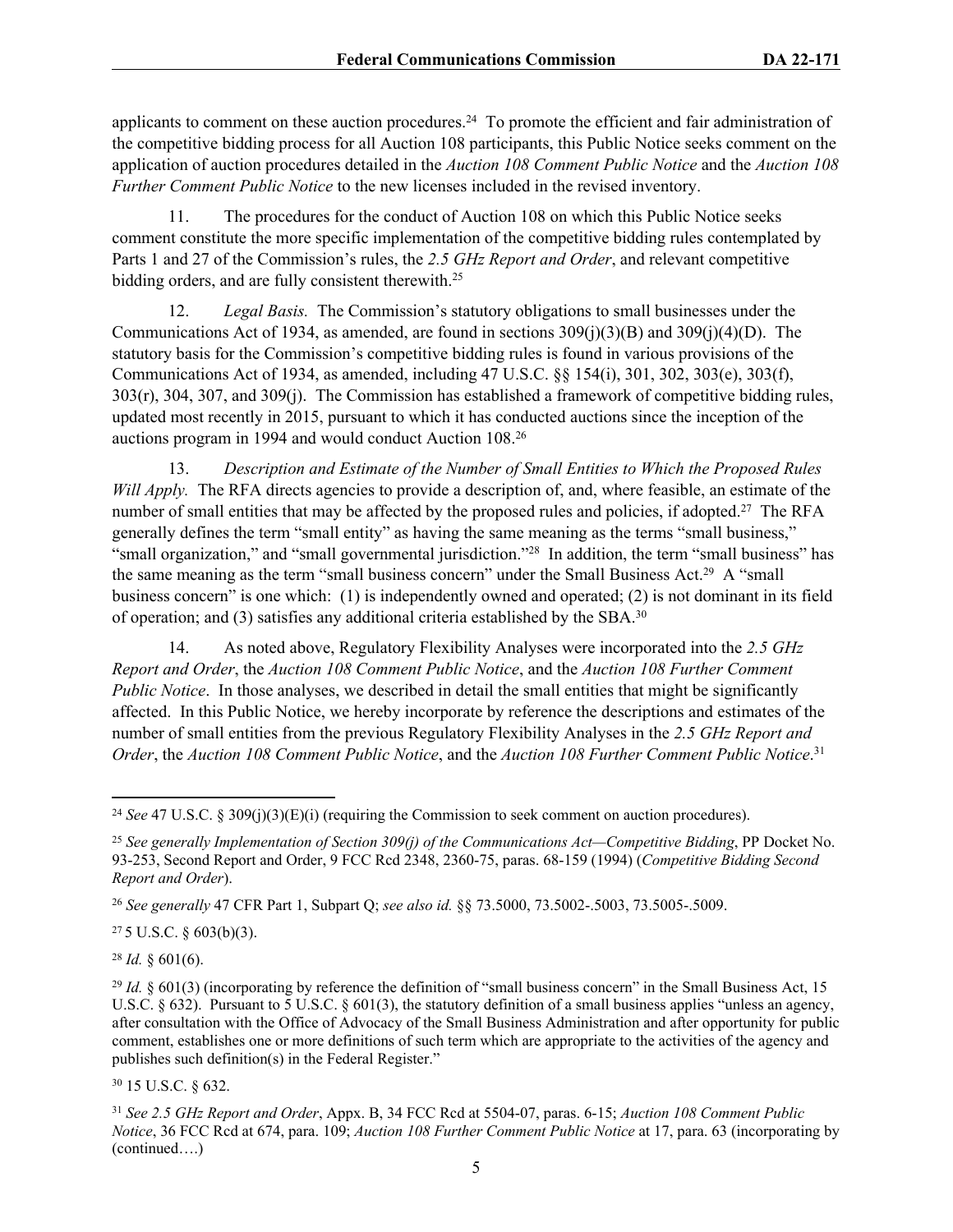15. *Description of Projected Reporting, Recordkeeping, and Other Compliance Requirements for Small Entities.* We do not expect the processes and procedures described in this Public Notice will require small entities to hire attorneys, engineers, consultants, or other professionals to participate in Auction 108 and comply with the procedures we ultimately establish because of the information, resources, and guidance we make available to potential and actual participants. For example, we intend to make information on the bidding system available and offer demonstrations and other educational opportunities for applicants in Auction 108 to familiarize themselves with the FCC auction application system and the auction bidding system, consistent with the previously detailed bidding procedures that may be affected by new licenses added to the inventory as described in this Public Notice. By providing these resources as well as the resources discussed below, we expect small entities that use the available resources to experience lower participation and compliance costs. Nevertheless, while we cannot quantify the cost of compliance with the procedures on which we seek comment, we do not believe that the costs of compliance will unduly burden small entities that choose to participate in the auction because the procedures for Auction 108 on which this Public Notice seeks comment are similar in many respects to the procedures in recent spectrum auctions conducted by the Commission.<sup>32</sup>

16. *Steps Taken to Minimize the Significant Economic Impact on Small Entities, and Significant Alternatives Considered.* The RFA requires an agency to describe any significant, specifically small business, alternatives that it has considered in reaching its proposed approach, which may include the following four alternatives (among others): "(1) the establishment of differing compliance or reporting requirements or timetables that take into account the resources available to small entities; (2) the clarification, consolidation, or simplification of compliance and reporting requirements under the rule for such small entities; (3) the use of performance rather than design standards; and (4) an exemption from coverage of the rule, or any part thereof, for such small entities."<sup>33</sup>

17. We have taken steps to minimize any economic impact of our procedures on small entities through, among other things, the Commission's potential use of previously detailed auction procedures under the revised inventory. We received comments noting discrepancies in the initial Auction 108 inventory that the Commission released with the *Auction 108 Comment Pubic Notice*. The revised inventory we provide will allow all interested parties, including small entities, to further evaluate the potential procedures for Auction 108 in light of the new licenses included in the revised inventory and provide small entities with information about the available licenses essential to conducting their own due diligence.

18. We have also taken steps to minimize any economic impact of our auction procedures on small entities through, among other things, the many resources we provide potential auction participants. These resources, which are described in detail in the Supplemental IRFA incorporated into the *Auction 108 Comment Public Notice* are provided at no cost and include, for example, access to an FCC Auctions Hotline for information about the auction process and procedures; an FCC Auctions Technical Support Hotline for technical assistance on issues such as access to or navigation within the electronic FCC Form 175 and use of the FCC's auction bidding system; a web-based, interactive online tutorial produced by Commission staff to familiarize applicants with auction procedures, filing requirements, (Continued from previous page)

reference the descriptions and estimates of the number of small entities from the previous Regulatory Flexibility Analysis in the *2.5 GHz Report and Order*).

<sup>32</sup> *See*, *e.g*., *Auction 105 Procedures Public Notice*, 35 FCC Rcd at 2146-205, paras. 14-231 (establishing SMR procedures for Auction 105); *Auction 110 Procedures Public Notice*, 36 FCC Rcd at 9324-36, paras. 170-230 (establishing clock auction procedures for Auction 110); *Auction 107 Procedures Public Notice*, 35 FCC Rcd at 8451-61, paras. 152-201 (establishing clock auction procedures for Auction 107).

 $33\,$  5 U.S.C. § 603(c)(1)-(4).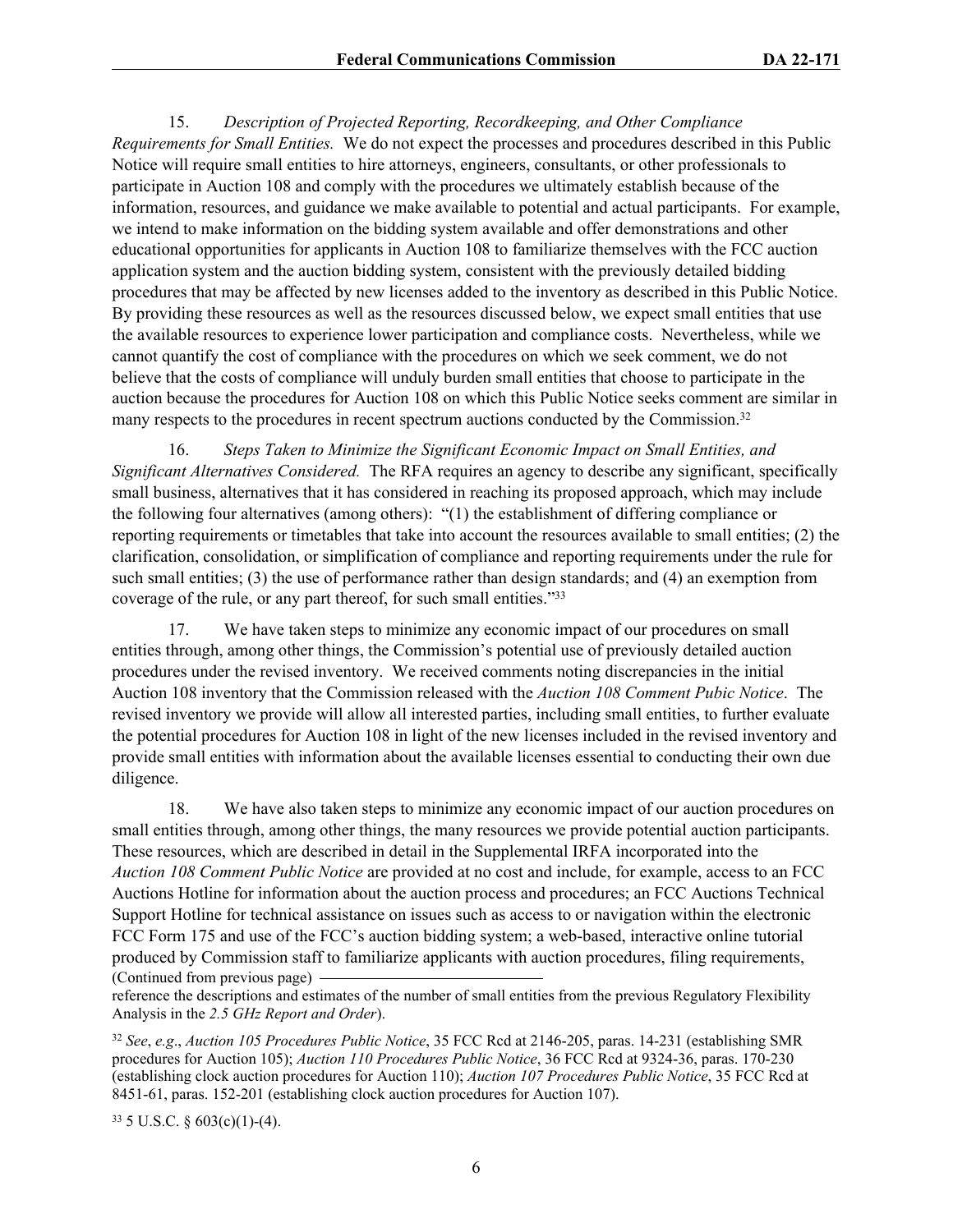bidding procedures, and other matters related to an auction; the opportunity to participate in a mock auction; and the opportunity to participate in Auction 108 electronically via the Internet. Additionally, eligible small businesses and rural service providers will be able to participate in the bidding credit program for Auction 108, which may lower their relative costs of participation. In this Public Notice, we hereby incorporate by reference the description of the additional steps taken to minimize the significant economic impact on small entities, and significant alternatives considered, from the Regulatory Flexibility Analysis in the *Auction 108 Comment Public Notice* and *Auction 108 Further Comment Public Notice.*<sup>34</sup>

19. These procedures for the conduct of Auction 108 on which this Public Notice seeks comment constitute the more specific implementation of the competitive bidding rules contemplated by Parts 1 and 27 of the Commission's rules, the *2.5 GHz Report and Order*, and relevant competitive bidding orders, and are fully consistent therewith.<sup>35</sup>

20. *Federal Rules that May Duplicate, Overlap, or Conflict with the Proposed Rules.* None.

## **B. Deadlines and Filing Procedures**

21. Pursuant to sections 1.415(d) and 1.419 of the Commission's rules,<sup>36</sup> interested parties may file comments on or before March 4, 2022, in AU Docket No. 20-429. Comments may be filed using the Commission's Electronic Comment Filing System (ECFS) or by filing paper copies.<sup>37</sup> We strongly encourage interested parties to file comments electronically.

- *Electronic Filers*. Comments may be filed electronically using the Internet by accessing the ECFS: [www.fcc.gov/ecfs.](https://www.fcc.gov/ecfs/)
- *Paper Filers*. Parties who choose to file by paper must file an original and one copy of each filing.

22. Filings in response to this Public Notice can be sent by commercial overnight courier or by first-class or overnight U.S. Postal Service mail. All filings must be addressed to the Commission's Secretary, Office of the Secretary, Federal Communications Commission.

- · Commercial overnight mail (other than U.S. Postal Service Express Mail and Priority Mail) must be sent to 9050 Junction Drive, Annapolis Junction, MD 20701.
- U.S. Postal Service first-class, Express, and Priority mail must be addressed to 45 L Street NE, Washington, DC 20554.
- Until further notice, the Commission no longer accepts any hand or messenger delivered filings. This is a temporary measure taken to help protect the health and safety of individuals, and to mitigate the transmission of COVID-19.<sup>38</sup>

23. *E-mail*. We also request that a copy of all comments be submitted electronically to the following address:  $auction108@$ fcc.gov.

<sup>34</sup> *See Auction 108 Comment Public Notice*, 36 FCC Rcd at 675-76, paras. 114-16.

<sup>35</sup> *See generally Competitive Bidding Second Report and Order*, 9 FCC Rcd at 2360-75, paras. 68-159.

<sup>36</sup> 47 CFR §§ 1.415(d), 1.419.

<sup>37</sup> *See Electronic Filing of Documents in Rulemaking Proceedings*, 63 Fed. Reg. 24121 (1998).

<sup>38</sup> *See FCC Announces Closure of FCC Headquarters Open Window and Change in Hand-Delivery Policy*, Public Notice, 35 FCC Rcd 2788 (OMD 2020), available at [www.fcc.gov/document/fcc-closes-headquarters-open-window](https://www.fcc.gov/document/fcc-closes-headquarters-open-window-and-changes-hand-delivery-policy)[and-changes-hand-delivery-policy](https://www.fcc.gov/document/fcc-closes-headquarters-open-window-and-changes-hand-delivery-policy).